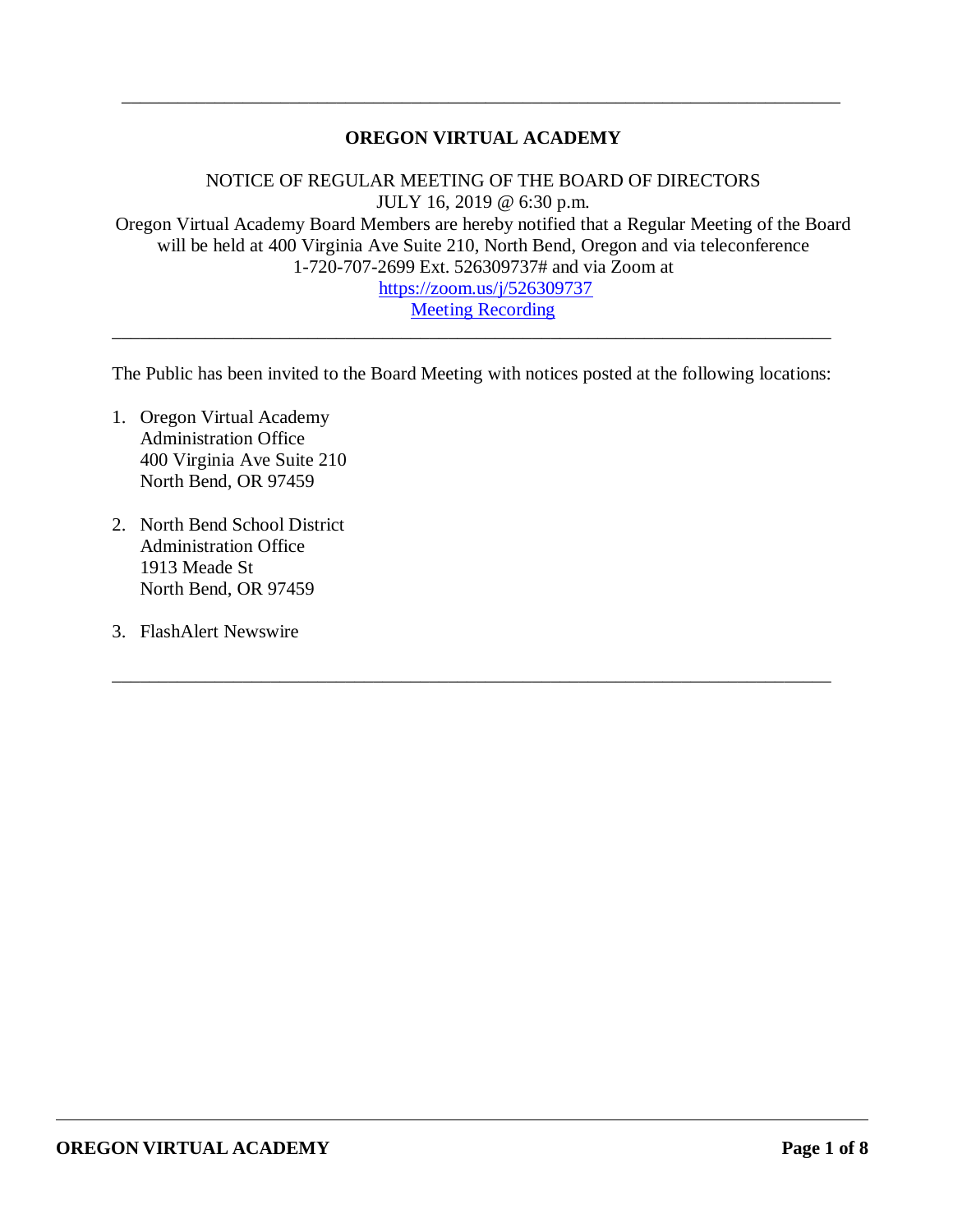#### **MINUTES REGULAR MEETING AGENDA**

#### **BOARD OF DIRECTORS OREGON VIRTUAL ACADEMY**

**Tuesday, July 16 th , 2019 6:30 p.m.** ORVA Office 400 Virginia Ave Suite 210 North Bend, OR 97459

#### **INSTRUCTIONS FOR PRESENTATIONS TO THE BOARD BY PARENTS AND CITIZENS**

The Oregon Virtual Academy welcomes your participation at the School's Board meetings. The purpose of a public meeting of the Board of Directors is to conduct the affairs of the School in public. We are pleased that you are in attendance and hope that you will visit these meetings often. Your participation assures us of continuing community interest in our School. To assist you in the ease of speaking/participating in our meetings, the following guidelines are provided.

- 1. Agendas are available to all audience members at the door to the meeting or by requesting the agenda from School Officials (541-751-8060).
- 2. The "Public Comment" portion is set aside for members of the audience to raise issues that are not specifically on the agenda. These presentations are limited to three (3) minutes and total time allotted to non-agenda items will not exceed fifteen (15) minutes. The Board may give direction to staff to respond to your concern or you may be offered the option of returning with a citizen-requested item.
- 3. When addressing the Board, speakers are requested to stand, to state their name and address, and to adhere to the time limits set forth.
- 4. Citizens may request that a topic related to school business be placed on a future agenda by submitting a written request at least seventy-two (72) hours in advance of any regular meeting. Once such an item is properly placed on the agenda, the Board can respond, interact, and act upon the item.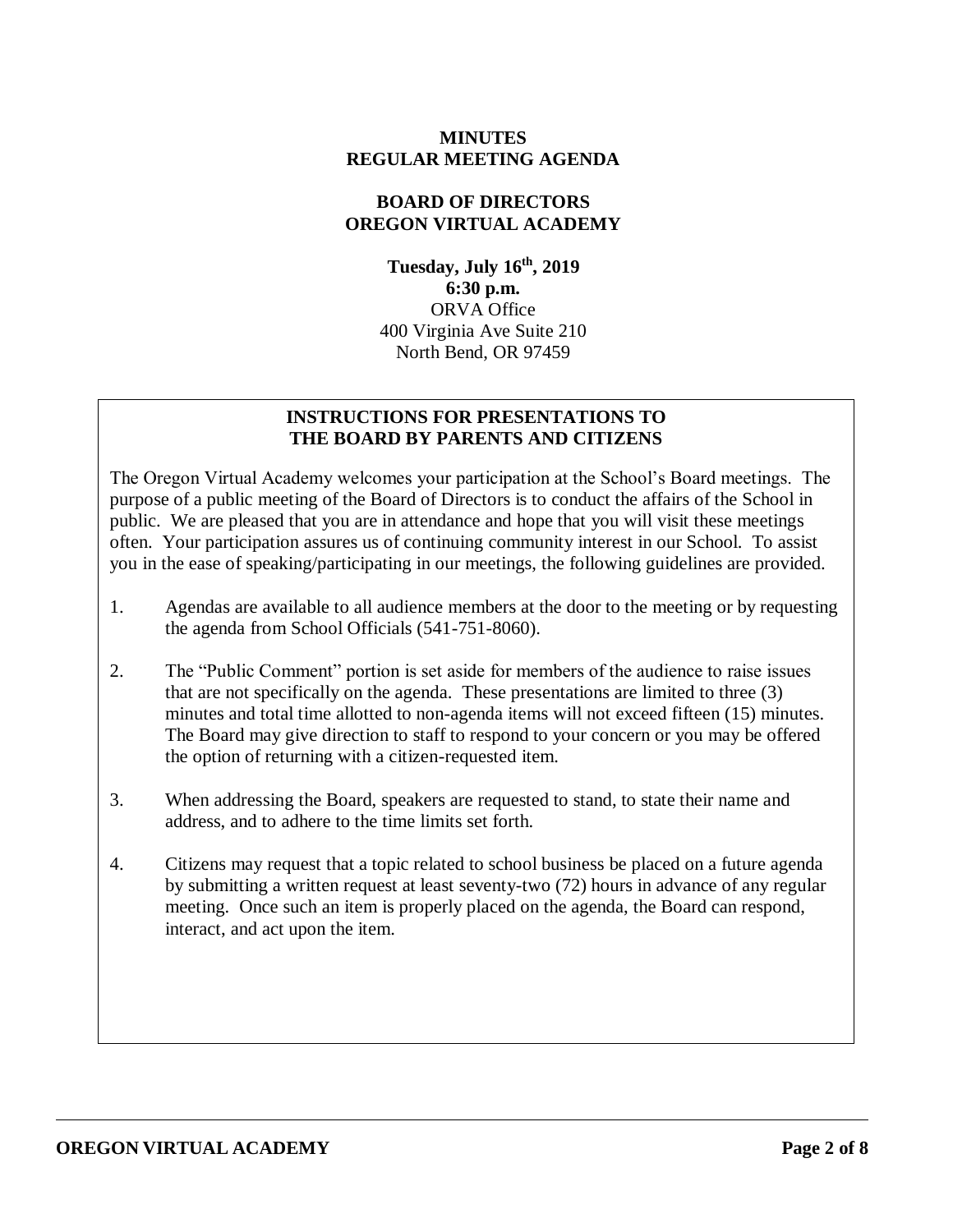### **I. PRELIMINARY**

#### **A.** CALL TO ORDER

Meeting was called to order by the Board Chair at 6:31 P.M.

#### **B.** Roll Call

| <b>Member</b>          | Title         | Term      | <b>Present</b> | <b>Absent</b> | In | Out |
|------------------------|---------------|-----------|----------------|---------------|----|-----|
| Mr. Paul Tannahill     | Member        | 2015-2018 | v<br>$\lambda$ |               |    |     |
| Mr. Michael Herndon    | Treasurer     | 2015-2018 | X              |               |    |     |
| Vacant                 | Member        | 2016-2019 |                |               |    |     |
| Vacant                 | Member        | 2016-2019 |                |               |    |     |
| Mr. Brian Bray         | Chairman      | 2016-2019 |                | х             |    |     |
| Mr. Barry Jahn         | Vice Chairman | 2017-2020 | X              |               |    |     |
| Mr. Bryan Hatzenbihler | Member        | 2017-2020 | v              |               |    |     |

### **II. COMMUNICATIONS**

**A.** PUBLIC COMMENTS:

*No public comments were made.*

### **B.** BOARD/STAFF DISCUSSION

- 1. School Informational Reports
	- a. Updates from School Leadership S. Werlein, Executive Director

*Mr. Werlein reports on the success of the June graduation ceremony. We had about 138 total graduates, about 40% and 7% increase over last year.*

- *In the process of interviewing and filling open positions. SPED director position has been filled by Dr. Ashely Smithey.*
- *Plans are taking place for the Back to School All Staff F2F. Located in Tigard.*
- *Enrollment is monitored closely. Projected to grow by 120 students. Focusing efforts on retention. Done a great job this year of reducing WD rate.* 
	- 2. Board of Directors Discussion:
		- a. Project Tracking Updates B. Jahn, Board Vice-Chair
- Proposing EdTech sub-committee. Mr. Tannahill gives an overview of the basis of the sub*committee. See full purpose statement [here.](https://k12inc-my.sharepoint.com/:b:/g/personal/mecaldwell_oregonva_org/Edjlmjoj3ZBCr-biWQxzpE8BGlD1pceophjF2nfumkjzwQ?e=FV7qj9)*
	- o *Want input from others to see how technology and be better for student learning.*
	- o *Mr. Werlein shares that there is a very detailed survey sent to families that we have access to. This could help gain more incites in this area.*
	- o *Mr. Tannahill and Mr. Werlein will work together to find solutions.*
- *Accounting Controls and Policy Language:*
	- o *Mr. Herndon shares that he forwarded the proposed language to legal counsel.*
	- o *Matt Lowe will give approval or advise on changes.* 
		- *Mr. Werlein shares that he will reach out to ensure it is signed off on. Will need to have it voted and approved by the board once that happens.*
- *Budget Committee:*
	- o *Mr. Herndon shares that this item will be discussed during the finance portion of the*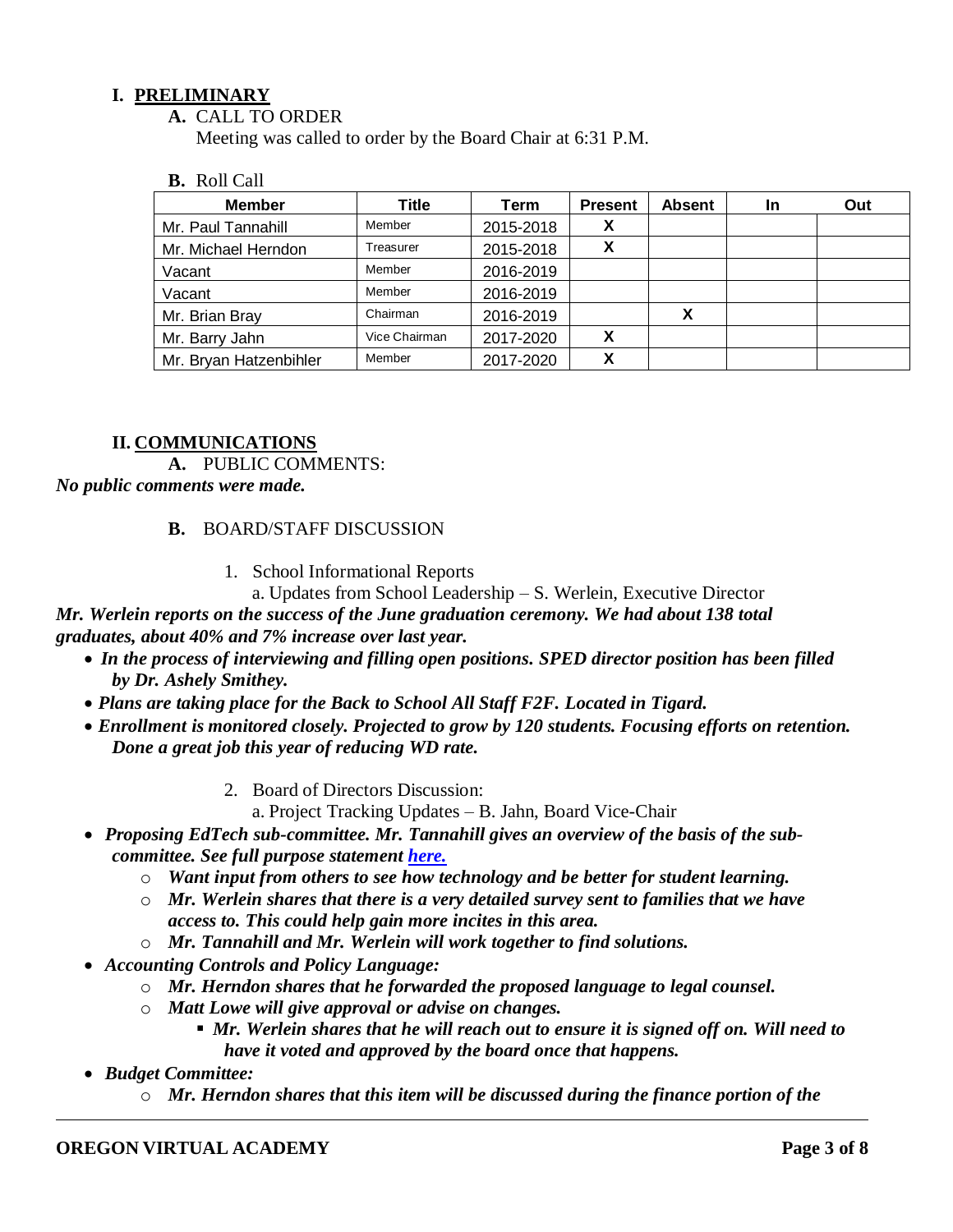*meeting.*

- o *K12 is close to formatting the current approved budget in the new format. Working with Craig to finalize for the next meeting.*
- o *Currently budget is (\$150,000) and will be address later in the meeting.*
- *Insurance Updates:*
	- o *Ms. Perrette held open office hours for staff to ask questions.*
	- o *3 major questions:*
		- *Can we keep our providers – found information and will put something together to send to staff.*
		- *Nothing listed about dental. One of the informational tabs was left off. Resent and reassured staff that this is available.*
		- *Cost. What is covered and what does the employee have to pay.* 
			- *Myk asked what we are currently doing in regard to cost. This information is not available at this this time.*
			- *The cost breakdown is highly sensitive information and is for the board's eyes only. This should not be shared with the public.*
		- **Ms. Perrette will get the information together and send it out when we have it.**
		- *The Premium question will need to be address by the board.*
- *Dashboard Updates:*
	- o *Mr. Werlein shares that he met with the regional data manager. Technical set up issues should be resolved. Not sure if the dashboard will include everything the board wanted. Will continue to work on it and make updates.*
	- o *The board would like the reports to focus on student growth and learning. Looking at different statistics and defining that and what it will look like.*
- *CTE/CRE Committee:*
	- o *The sub-committee did not meet. This committee will meet at the end of July or early August.* 
		- b. Committee Updates
			- i) Finance Committee M. Herndon, Board Treasurer
			- ii) The ORVA Town Hall B. Jahn, Board Vice-Chair/S. Werlein, ED
- *Nothing to report.*

## iii) Professional Services Committee – B. Bray, Board Chair

- *Mr. Herndon shares that the only policy to address is the accounting policy. Address during the project tracking updates.*
- *Fiscal control policy needs to be adopted for audit purposes.*

iv) Policy Committee – M. Herndon, Board Treasurer

- *Ms. Caldwell shares that the policies were sent to OSBA, but nothing has come back to us.*
- *Mr. Herndon to follow up with Mr. Stucky next week.*

#### c. Other

i) Selection and Interview Process for Open Board Positions

- *Mr. Jahn shares that he has a candidate that he would like to speak with tonight. There is a second position that we are look at a parent that would be interested in the position.* 
	- *Mr. Werlein asks if the By-laws were consulted. Mr. Werlein was understanding that we the process was to be discussed.*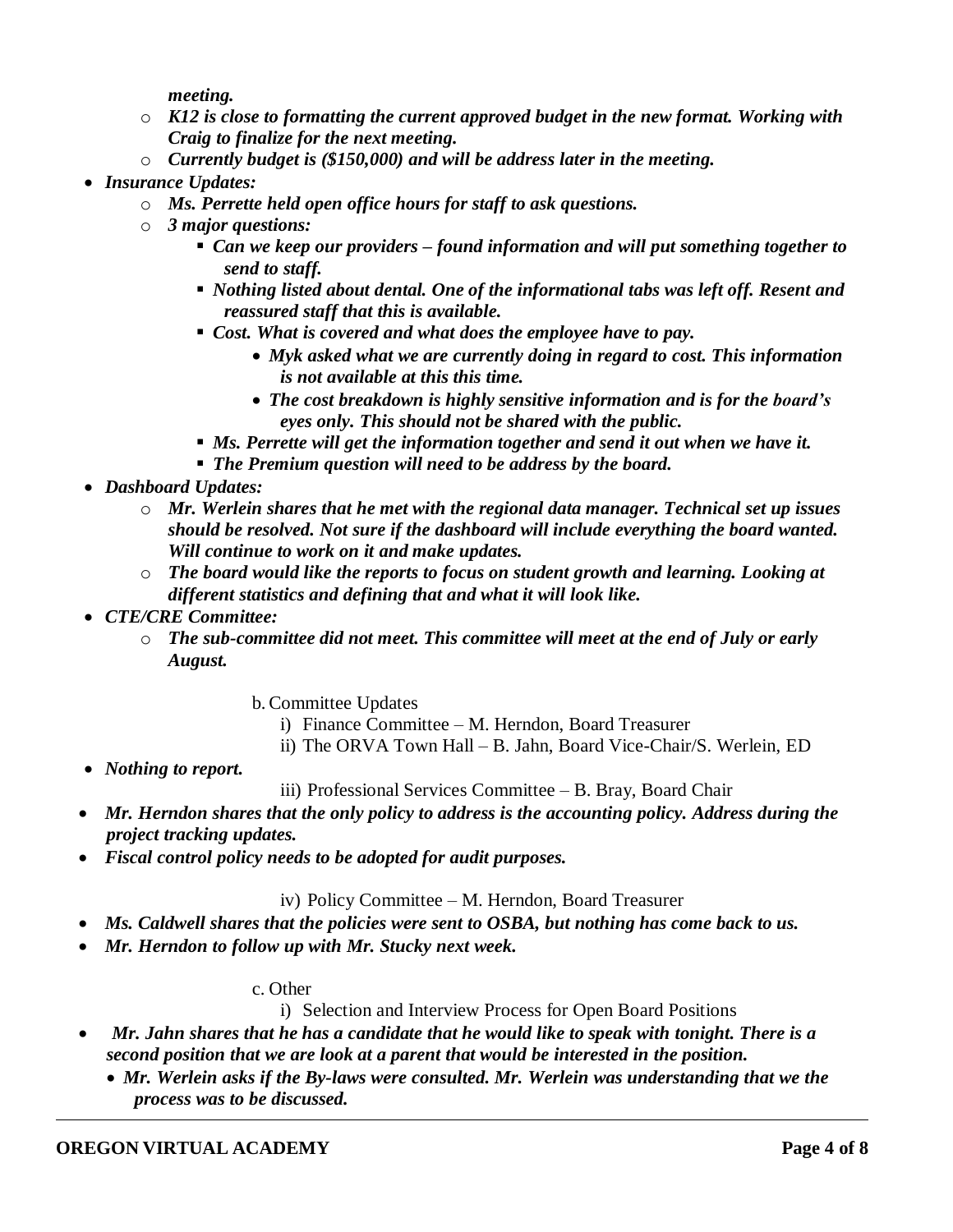- *Lack of process has been discussed and is advising the board to be deliberate in this process.*
- *Mr. Jahn shares that this is a replacement and is parallel to the processes followed in years past.*
- *Mr. Werlein shares that when there is an open position on the board, that all stakeholders, and members of the public are notified so that if there are interested parties, they have the opportunity to come forward. Just want to ensure that process is being followed.*
- *Mr. Jahn shares the process that was followed when he was made a board member.* 
	- •*A board member reached out to him, he submitted a resume, he attended a meeting and gave information about his background and experience. The following month, it was placed as an action to accept him as a member.* 
		- *Seems to be the same process for attaining all other board members.*
	- •*Ms. Shiebler read aloud the section 3.3.3 of the ORVA [By-Laws:](https://k12inc-my.sharepoint.com/:b:/g/personal/mecaldwell_oregonva_org/EbL-AOQj0PZCgIxk_Erp7IkBZ08UARTzyTbpmgZNs7Je8g?e=y8fz5M)*

*"*3.3.3 When a vacancy on the Board exists, nominations for new members shall be made by present Board members to the Secretary at least two weeks in advance of a Board meeting. These nominations shall then be forwarded to Board members with the notice of Board meeting. Said nominations shall then be voted upon at the next Board meeting. Any Vacancy occurring on the Board may be filled by a majority of the directors present in person or by proxy at an annual or special meeting of the Board called for the purpose, provided a quorum shall be present at such meeting."

- •*Mr. Herndon and Mr. Jahn report that this is the process being followed tonight.*
- •*Mr. Jahn would like to move forward with the process at the appropriate time in the meeting.* 
	- *Mr. Werlein shares that this item was not agenized and that nomination needs to be forwarded with the notice of the board meeting.*
	- *Mr. Herndon shares that this can delay to next month. Would like to find a few candidates to interview for the parent interest for next month as well.*
	- *Ms. Stiles shares that she does not have any candidates yet but will work on finding interest this summer.*
		- ii) Update on Leadership F2F in Salem
- *Mr. Werlein shares that there will be another F2F later this month. A lot of time was spent planning for the upcoming back to school f2f.*
	- 3. Finance Reports:

a.Review of Financial Packet (through June 2019) - M. Herndon, Board Treasurer and C. Chun-Hoon, Finance Director (to follow)

- •*Mr. Chun-Hoon and Mr. Herndon review the finance packet. See full presentation here.*
- •

b. Credit Card Charges (through June 2019) - M. Caldwell, Office Manager

•*View credit card charges [here.](https://k12inc-my.sharepoint.com/:b:/g/personal/mecaldwell_oregonva_org/EbTK2vwDzENGvHEg0MjHf0sBYowvHOK7eBtB7TzTfTfkLg?e=hmdZEs)*

## **III. CONSENT AGENDA ITEMS**

All matters listed under the consent agenda are considered by the Board to be routine and will be approved/enacted by the Board in one motion in the form listed below. Unless specifically requested by a Board member for further discussion or removed from the agenda, there will be no discussion of these items prior to the Board votes on them. The Head of School recommends approval of all consent agenda items.

**A.** ITEMS FOR APPROVAL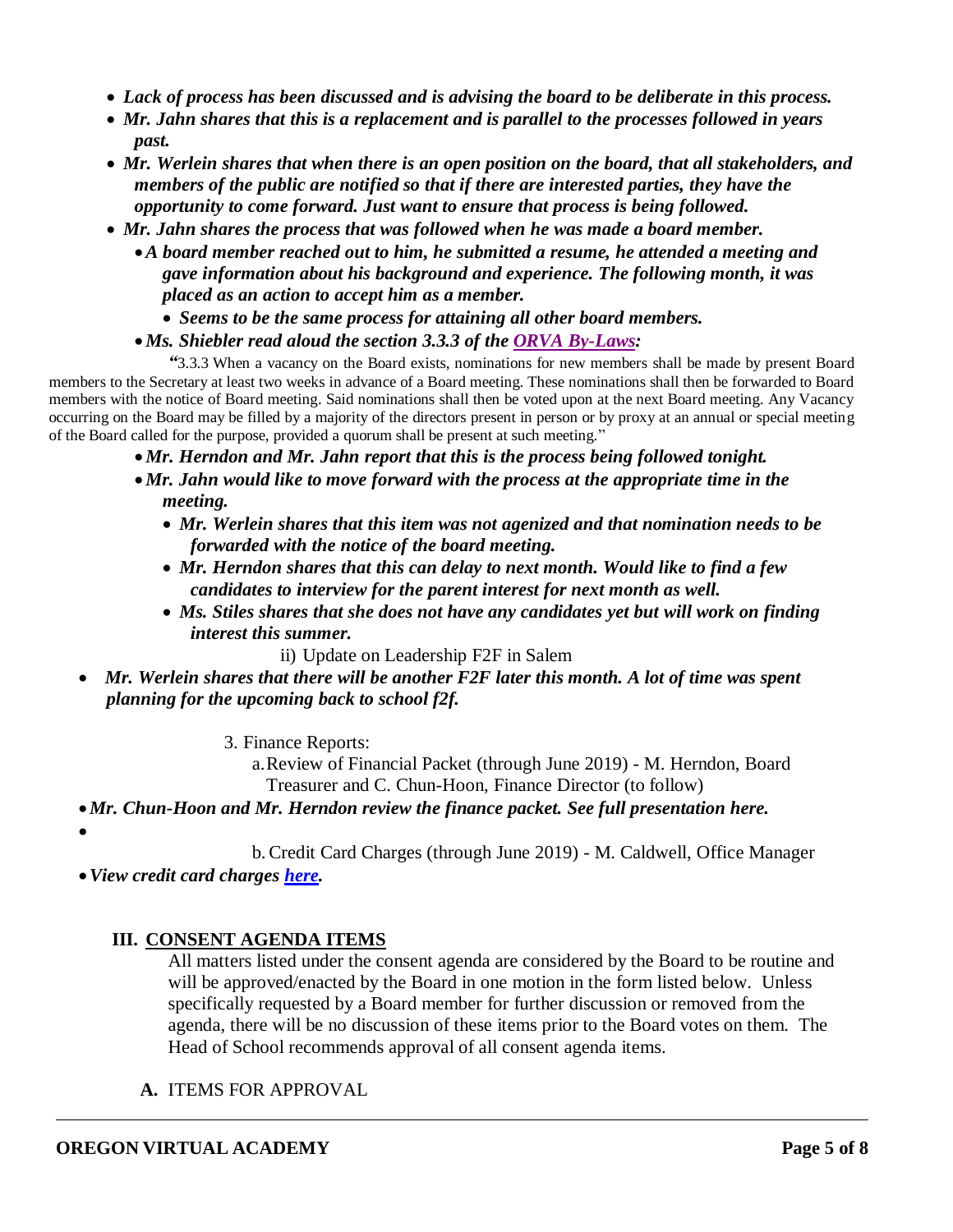- 1. Previous Meeting Minutes
	- a. June 18<sup>th</sup>, 2019
- 2. Separations
	- a. Jennifer Giles, Science Teacher
	- b. Joye Otto, ELA Teacher
	- c. Emily Kendall, ELA Teacher
	- d. Theresa Cruz-Rocha, Middle School Advisor
	- e. Shelley Gelfand, Science Teacher
	- f. Leslie Lynch, Science Teacher
	- g. Amanda Van Buren, Art Teacher
	- h. Kim Stetcher Reed, School Psychologist

*Mr. Jahn moved to approve the consent agenda. Mr. Tannahill seconded the motion. All were in favor. The consent agenda was approved.*

# **IV. ACTION ITEMS**

## **A.** IV-BDRPT-01\_7-16-19

Discussion and possible action on proposed payment to K12.

| <b>Member</b>          | <b>Motion</b> | Aye            | <b>No</b>         | <b>Abstain</b> | <b>Absent</b> |
|------------------------|---------------|----------------|-------------------|----------------|---------------|
| Mr. Paul Tannahill     | 2nd           | χ              |                   |                |               |
| Mr. Michael Herndon    |               | Χ              |                   |                |               |
| Vacant                 |               |                |                   |                |               |
| Vacant                 |               |                |                   |                |               |
| Mr. Brian Bray         |               |                |                   |                | Χ             |
| Mr. Barry Jahn         |               | Χ              |                   |                |               |
| Mr. Bryan Hatzenbihler |               | Χ              |                   |                |               |
|                        | Carried       |                |                   |                |               |
| Motion                 | X)            | Not Carried () | Vote, (A) (N)(Ab) | Tabled ()      |               |

*Mr. Herndon moved to approval the payment to K12. Mr. Tannahill seconded the motion. All were in favor with none opposed. The motion carries.*